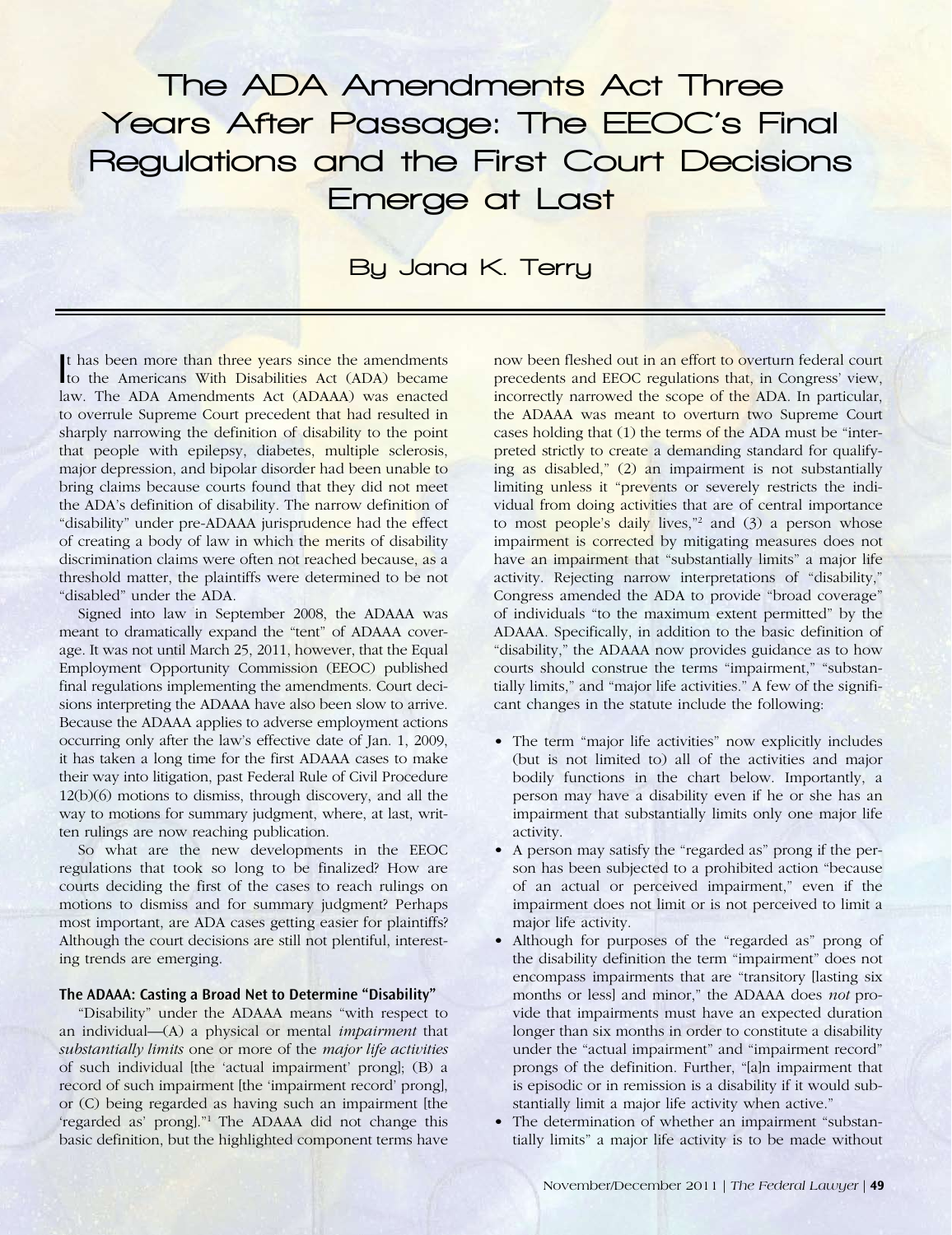regard to "the ameliorative effects of mitigating measures," such as medication, medical devices, prosthetics, hearing aids, accommodations, auxiliary aids or services, or learned behavioral or adaptive neurological modifications."3

#### **Guidance from the EEOC**

On Sept. 23, 2009, the EEOC published proposed regulations to implement the ADAAA. After a 60-day comment period and a long delay, the EEOC published its final regulations on March 25, 2011. The highlights are listed below:

- To the list of the "major life activities" identified by the statute, the EEOC regulations add the activities and major bodily functions as set forth in Table 1.
- "Regarded as" coverage can be established regardless of whether the employer is motivated by fears, myths, or stereotypes. Moreover, evidence that the employer believed that the individual was substantially limited in any major life activity is not required. For example, if an employer refuses to hire an applicant because of skin graft scars, the employer has regarded the applicant as disabled. Also, if an employer terminates an employee because he or she has cancer, the employer has regarded the employee as an individual with a disability.
- An exception to coverage exists under the "regarded as" prong such that an employer cannot "regard a person" as disabled if the impairment the employer believes to affect the person is objectively both transitory and minor. The employer's subjective belief as to whether the impairment is transitory and minor is not relevant. For example, if an

employer terminates an employee who the employer believes has bipolar disorder, the employer has regarded the employee as disabled and cannot take advantage of the "transitory and minor" exception, because bipolar disorder is not objectively transitory or minor. However, if an employer terminates an employee with an objectively transitory and minor hand wound, mistakenly believing that the hand wound is symptomatic of HIV infection, the employer has "regarded" the employee as disabled because the perceived impairment (that is, HIV infection) is not "transitory and minor."

The regulations establish nine "rules of construction" to determine whether an "impairment" "substantially limits" an individual in a "major life activity." Importantly, these rules apply only to the "actual impairment" prong and the "impairment record" prong (the prongs to be used primarily by plaintiffs seeking reasonable accommodation), because there is no need to determine whether an individual is substantially limited in a major life activity under the "regarded as" prong.<sup>4</sup>

#### **The EEOC's Rules of Construction**

- *Rule 1.* An impairment is a "disability" if it "substantially limits the ability of an individual to perform a major life activity as compared to most people in the general population." The term "substantially limits" should be construed broadly in favor of "expansive coverage, to the maximum extent permitted by the terms of the ADA. 'Substantially limits' is not meant to be a demanding standard."
- *Rule 2.* Not every impairment will constitute a disability under the ADA, but an impairment does not have to

| Table 1. Major Activities and Bodily Functions Identified in the ADAAA                                                                                                                                                                                                          |                                                                                                                                                                                                                                                                                                                                                  |                                                                                                                          |                                                                                                                                                                                |
|---------------------------------------------------------------------------------------------------------------------------------------------------------------------------------------------------------------------------------------------------------------------------------|--------------------------------------------------------------------------------------------------------------------------------------------------------------------------------------------------------------------------------------------------------------------------------------------------------------------------------------------------|--------------------------------------------------------------------------------------------------------------------------|--------------------------------------------------------------------------------------------------------------------------------------------------------------------------------|
| <b>Major Life Activities and Functions</b><br><b>Identified in ADAAA</b>                                                                                                                                                                                                        |                                                                                                                                                                                                                                                                                                                                                  | <b>Major Life Activities and Functions</b><br><b>Added by Regulations</b>                                                |                                                                                                                                                                                |
| <b>Activities such as:</b><br>caring for oneself<br>performing manual<br>tasks<br>seeing<br>hearing<br>eating<br>sleeping<br>walking<br>standing<br>lifting<br>bending<br>speaking<br>breathing<br>learning<br>reading<br>concentrating<br>thinking<br>communicating<br>working | <b>Major bodily functions</b><br>such as:<br>immune system<br>٠<br>normal cell growth<br>$\bullet$<br>digestion<br>$\bullet$<br>bowel and bladder<br>٠<br>functions<br>• neurological and brain<br>functions<br>respiratory functions<br>$\bullet$<br>circulatory system<br>٠<br>endocrine functions<br>٠<br>reproductive functions<br>$\bullet$ | Activities such as:<br>sitting<br>٠<br>reaching<br>٠<br>interacting with others<br>٠<br>special sense organs<br>and skin | <b>Major bodily functions</b><br>such as:<br>• genitourinary system<br>cardiovascular system<br>٠<br>hemic system<br>٠<br>lymphatic system<br>٠<br>musculoskeletal system<br>٠ |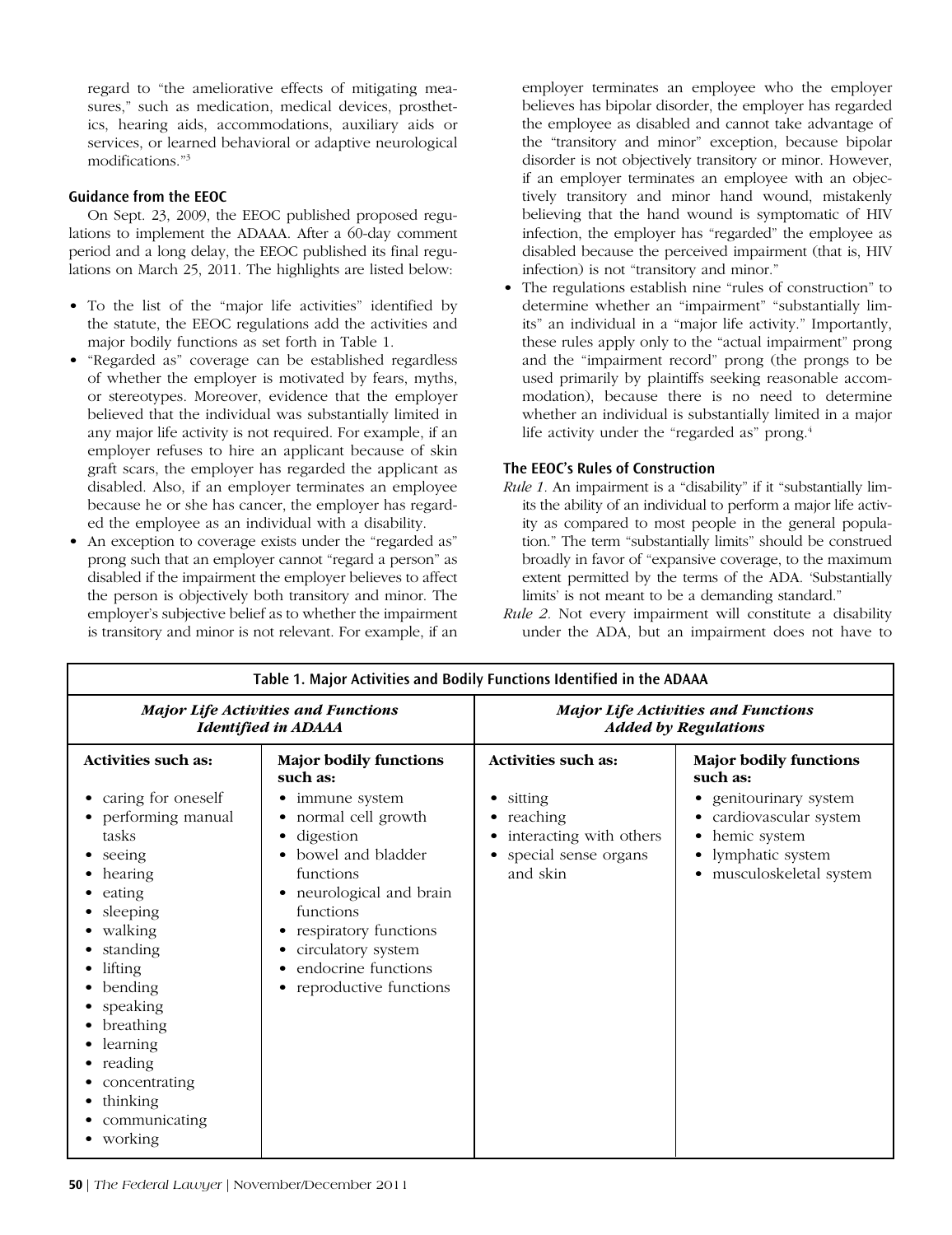"prevent" or "significantly or severely restrict" a major life activity in order to be "substantially limiting."

- *Rule 3.* The primary focus in ADA cases should be "whether covered entities have complied with their obligations and whether discrimination has occurred, not whether an individual's impairment substantially limits a major life activity. Accordingly, the threshold issue of whether an impairment 'substantially limits' a major life activity should not demand extensive analysis."
- *Rule 4.* Although the determination of whether an impairment "substantially limits" requires an individualized assessment, the term "substantially limits" should be interpreted and applied to require a degree of limitation that is lower than the standard applied prior to the enactment of the ADAAA.
- *Rule 5.* The comparison of an individual's performance of a major life activity as compared to the performance of that activity by most people in the general population "usually will not require scientific, medical, or statistical analysis." However, use of scientific evidence to make the required showing is not prohibited.
- *Rule 6.* The determination of whether a person is "disabled" under the statute should be made without regard to the "ameliorative effects of mitigating measures," such as medication, medical equipment, prosthetics, hearing aids, reasonable accommodations, and compensatory strategies such as learned behavior. The determination of whether an individual has a disability does not depend on what an individual is able to do in spite of the impairment. The only exceptions to Rule 6 are eyeglasses and contact lenses that are intended to fully correct vision.
- *Rule 7.* An impairment that is episodic or in remission is a disability if it would substantially limit a major life activity when the impairment is active.
- *Rule 8.* An impairment that substantially limits one major life activity need not substantially limit other major life activities in order to be considered "substantially limiting." Furthermore, contrary to pre-ADAAA precedent, a person whose impairment substantially limits a major life activity does not have to demonstrate a resulting limitation in the ability to perform "activities of central importance to daily life" in order to be considered a person with a disability.
	- Example 1: A person with diabetes is substantially limited in endocrine function and does not need to show that his or her eating is substantially limited. Similarly, a person whose normal cell growth is substantially limited by lung cancer does not need to show that his or her respiratory function is also substantially limited.
	- Example 2: A person with an impairment resulting in a long-term 20-pound lifting restriction is substantially limited in the major life activity of lifting regardless of whether he or she actually performs activities of central importance to daily living that require lifting.
- *Rule 9.* Although a person cannot be disabled under the "regarded as" prong of the disability definition if the per-

ceived or actual disability is "minor" *and* expected to last fewer than six months, this "transitory and minor" exception pertains only to the "regarded as" prong. A severe impairment expected to last a short time or an impairment expected to last several months can still be "substantially limiting" for purposes of satisfying the "actual impairment" prong as well as the "impairment record" prong.5

Finally, the EEOC has offered guidance on whether certain impairments can generally be considered "disabilities" under the new ADAAA definition. In the proposed regulations published in fall 2009, the EEOC classified example impairments into three categories: impairments that will (1) almost always, (2) sometimes, and (3) never constitute a disability under the ADAAA. The "sometimes" list included asthma, high blood pressure, back and leg impairments, learning disabilities, panic or anxiety disorders, some forms of depression, carpal tunnel syndrome, and hyperthyroidism. The "never" list included the common cold, seasonal or common flu, sprained joints, minor nonchronic gastrointestinal disorders, a broken bone expected to heal completely, appendicitis, and seasonal allergies.<sup>6</sup>

In the final regulations, the EEOC deleted these lists but explained that, based on the nine rules of construction, "it should be easily concluded" that the impairments listed in Table 2 (identical to the "almost always" list in the proposed regulations) will, "in virtually all cases," give rise to a substantial limitation of a major life activity.7

# **Trends Emerging From the First Court Decisions Interpreting the ADAAA**

# *The ADAAA Results in a Relaxed Pleading Standard.*

Several court decisions indicate that it will be easier for ADAAA plaintiffs to withstand motions to dismiss for failure to sufficiently allege a substantial limitation on a major life activity.

- *• Gil v. Vortex LLC* (monocular vision): Even though the Supreme Court has held that courts must conduct "caseby-case" analyses to determine whether individuals with monocular vision have an impairment that is substantially limiting, the *Gil* court held that the plaintiff's failure to describe the precise nature of his substantial limitations should not result in dismissal. The plaintiff had pled enough to satisfy the "relaxed disability standard" of the ADAAA.<sup>8</sup>
- *• Franchi v. New Hampton School* (eating disorder): A complaint alleging that the plaintiff continued to drop weight in the days following six weeks of outpatient and inpatient treatment at clinics that deal with eating disorders was sufficient to state a claim that the plaintiff's eating disorder substantially limited the major life activity of eating, particularly under the broad construction dictated by the ADAAA.<sup>9</sup>
- *• Horgan v. Simmons* (HIV infection):The plaintiff's complaint alleged that he had been HIV positive for 10 years and that his employment was terminated one day after the company president compelled him to disclose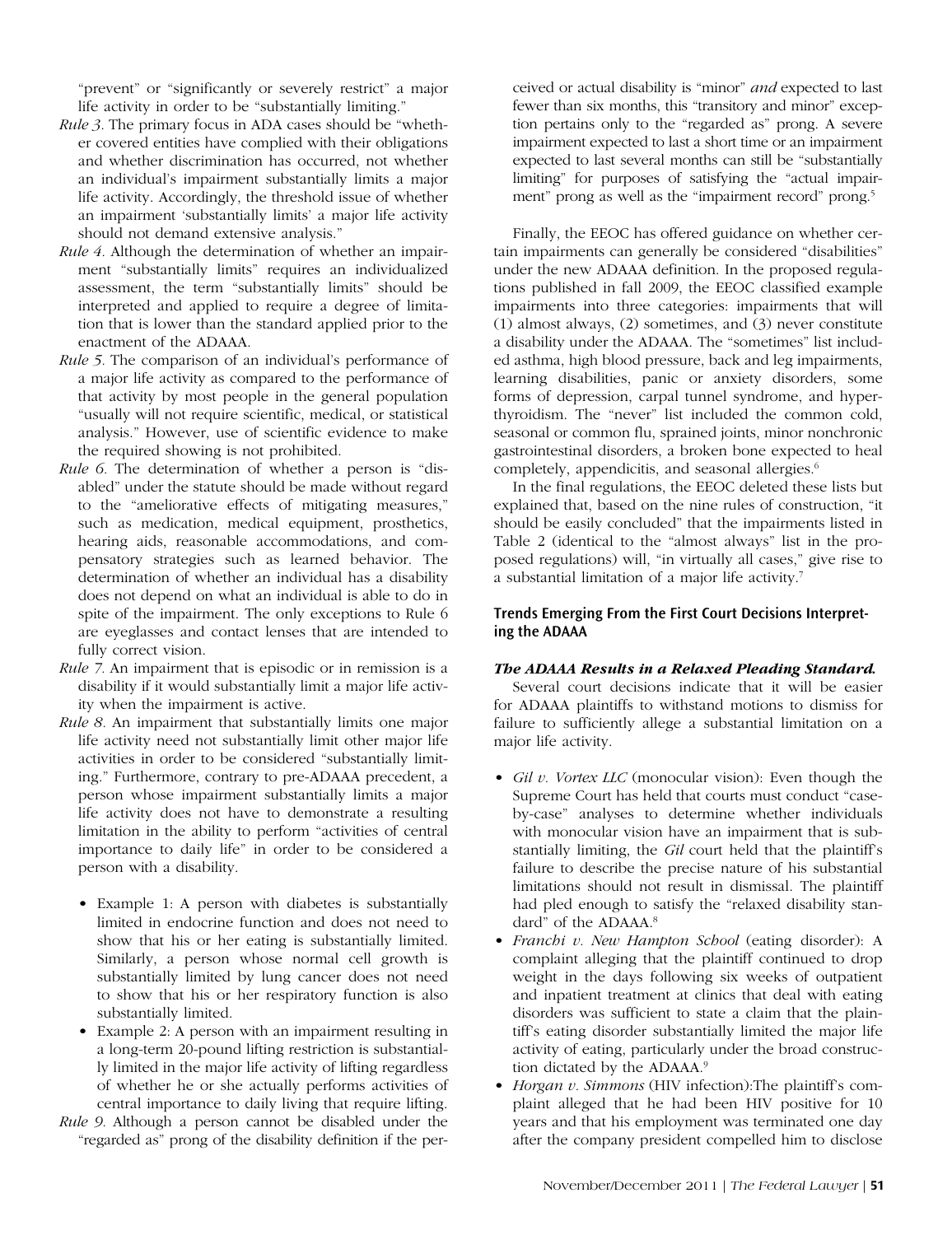| Table 2. Impairments that Substantially Limit Major Activities or Functions                                                                       |                                      |  |  |
|---------------------------------------------------------------------------------------------------------------------------------------------------|--------------------------------------|--|--|
| These impairments will, "in virtually all cases,"                                                                                                 | substantially limit these functions: |  |  |
| deafness<br>$\bullet$                                                                                                                             | hearing<br>٠                         |  |  |
| blindness                                                                                                                                         | seeing<br>٠                          |  |  |
| intellectual disability<br>٠                                                                                                                      | brain function<br>٠                  |  |  |
| partially or completely missing limbs or mobility<br>impairments requiring use of a wheelchair                                                    | musculoskeletal function<br>٠        |  |  |
| autism<br>$\bullet$                                                                                                                               | brain function<br>$\bullet$          |  |  |
| cancer                                                                                                                                            | • normal cell growth                 |  |  |
| • cerebral palsy                                                                                                                                  | brain function<br>$\bullet$          |  |  |
| diabetes                                                                                                                                          | • endocrine function                 |  |  |
| • epilepsy                                                                                                                                        | • neurological function              |  |  |
| HIV infection<br>$\bullet$                                                                                                                        | • immune function                    |  |  |
| • multiple sclerosis                                                                                                                              | • neurological function              |  |  |
| muscular dystrophy<br>$\bullet$                                                                                                                   | • neurological function              |  |  |
| major dperessive disorder, bipolar disorder, post-<br>$\bullet$<br>traumatic stress disorder, obsessive compulsive<br>disorder, and schizophrenia | brain function<br>$\bullet$          |  |  |

his HIV status, and the complaint was not subject to dismissal. Although defendant argued that the plaintiff had failed to plead that the HIV impairment substantially limited a major life activity, the court denied the defendant's motion to dismiss and noted that it was "certainly plausible—particularly under the amended ADA—that Plaintiff's HIV positive status substantially limits a major life activity: the function of his immune system."10

- *• Feldman v. Law Enforcement Associates Corp.* (multiple sclerosis and ministroke): This case involved two plaintiffs who suffered from separate medical conditions. One suffered a stress-related exacerbation of previously diagnosed multiple sclerosis, which caused him to be hospitalized for several days. Notwithstanding three requests for medical leave, his employment was terminated for job abandonment. The other plaintiff suffered a transient ischemic attack (TIA, also known as a "ministroke") that resulted in hospitalization for two days and required recovery at home for several additional weeks. This plaintiff was terminated the day following his stroke. The court rejected the defendant's argument that the impairments were not "disabilities" because they were "temporary and not severe." Even though the TIA impairment was not chronic, the duration of the impairment was relatively short and there was no allegation that the residual effects of the TIA would be permanent, the court found that the effects of the TIA were significant and both plaintiffs had alleged sufficient facts to show that they had suffered from a disability under the ADAAA.<sup>11</sup>
- *• Fleck v. Wilmac Corporation* (chronic ankle injury): The plaintiff alleged that she had an ongoing ankle condition

that substantially limited the major life activities of standing and walking (by preventing her from standing for more than an hour or walking for more than half a mile), that she was plagued with the condition throughout her employment with defendant, that the defendant was aware of the ankle injury because she wore a visible cam boot to aid her in standing and walking, that she had notified her employer of the need for additional surgery on the ankle, that she had requested leave as provided by the Family Medical Leave Act (FMLA) as well as shortterm disability, and that she was fired at the end of her leave period after she notified her employer of work limitations, the court found that she had asserted allegations sufficient to raise an inference that she was disabled. The court also found that the plaintiff's allegations raised a plausible inference that the defendants had regarded her as disabled when they terminated her employment because, "[i]n contrast to the pre-amendment ADA, an individual is 'regarded as' disabled under the ADAAA 'whether or not the impairment limits or is perceived to limit a major life activity.'"12

*• Lowe v. American Eurocopter LLC* (obesity): The plaintiff alleged that she was disabled because of her weight and that her disability made her "unable to park and walk from the regular parking lot." The court refused to dismiss the case despite the existence of pre-ADAAA cases and EEOC interpretive guidance providing that obesity is not a disabling impairment, except in rare circumstances. The court found such pre-ADAAA guidance irrelevant and held that the plaintiff had stated a claim for relief for purposes of Rule 12(b)(6) by asserting that her obesity affected her major life activity of walking.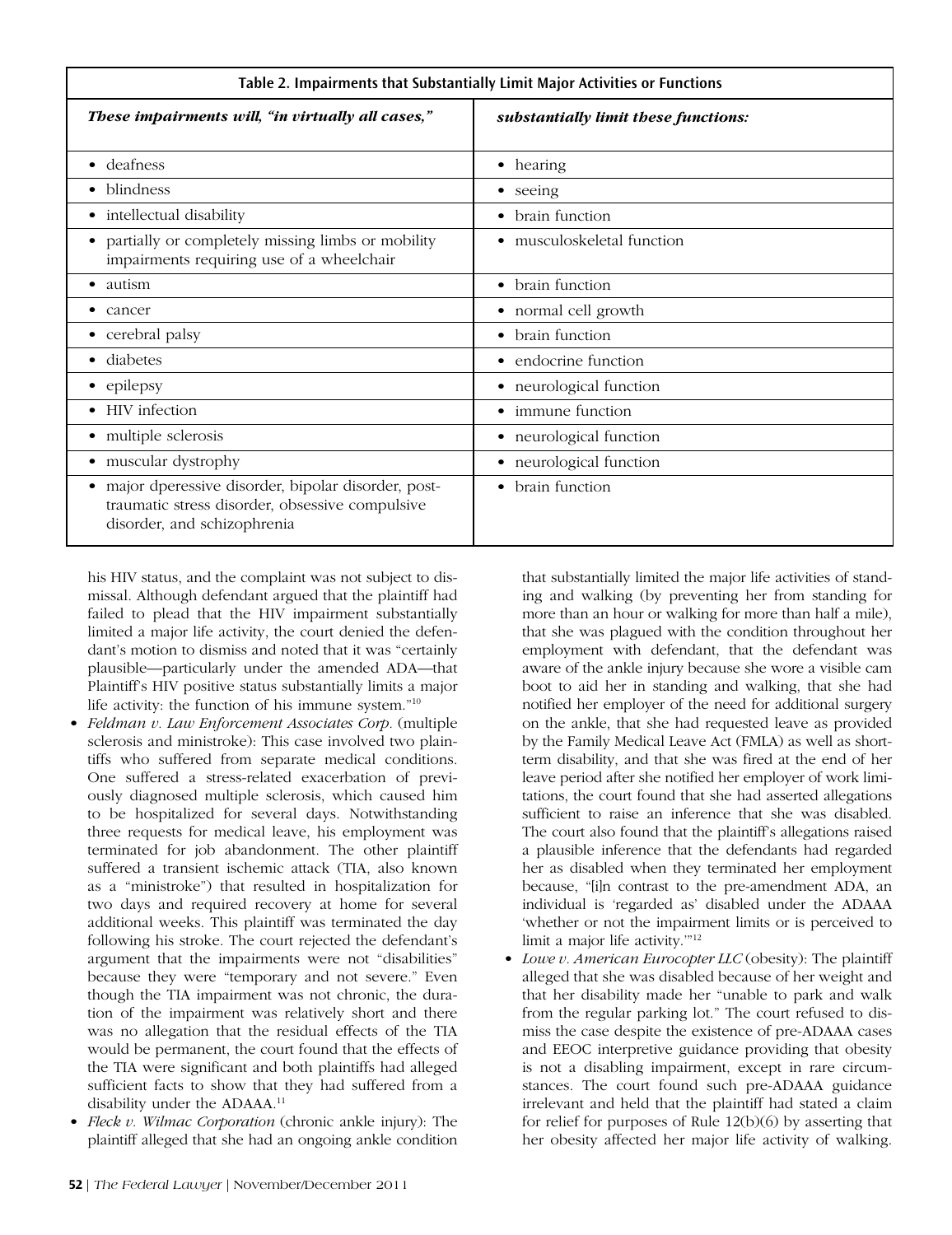By alleging merely that her employer harassed her for parking in a parking spot reserved for the handicapped, treated her "differently," and forced her to perform "more and additional work" than others due to her obesity, the court found that she also stated a claim for disability-based workplace harassment.<sup>13</sup>

*• Chalfont v. U.S. Electrodes* (heart condition and leukemia): Because the plaintiff alleged that he had leukemia and heart disease, that he was on medical leave for seven months to undergo chemotherapy, that his cancer was in remission but was a lifelong condition that at times caused him to be fatigued and subject to easy bleeding and bruising, and that he was substantially limited in the major life activity of normal cell growth and circulatory function, the court refused to dismiss the plaintiff's ADA claim.14

# *Impairments on the EEOC's "Always" List Create a Fact Issue on Disability.*

Courts are generally finding that when plaintiffs have impairments that are included on the list of impairments that will, in virtually all cases, substantially limit certain functions (as listed in Table 2), defendants cannot obtain summary judgment on the ground that the plaintiff is not disabled under the ADAAA. These cases include the following:

- *• Meinelt v. P.F. Chang's China Bistro* (brain tumor with no symptoms): A plaintiff alleged that he had been fired three days after telling his supervisor that he had a brain tumor that would require both surgery and a leave from work for six to eight months. The court held that the defendant was not entitled to summary judgment on the theory that the impairment was not a "disability," because it did not substantially limit a major life activity. The court rejected the defendant's reliance on pre-ADAAA case law and noted that major life activities included "normal cell growth" and "brain functions."15
- *• Cohen v. CHLN Inc.* (back pain, sciatica, and ruptured disc): A restaurant general manager who presented evidence that he had suffered for four months from debilitating back and leg pain that prevented him from walking more than 10 to 20 yards at a time and affected his ability to climb stairs and sleep was fired one day after telling his employer that he had an appointment with a surgeon to discuss surgery for his back condition. The court ruled that the plaintiff had offered sufficient evidence to raise a genuine issue of fact as to whether he was disabled under the ADAAA at the time of his termination. The court also found that he had offered sufficient evidence under the "regarded as" prong that he had been perceived to have a severe, ongoing impairment because, for months before his termination, he walked with a cane and was often seen "limping slowly" or "doubled over with pain" and he discussed his back condition with his supervisor on multiple occasions.<sup>16</sup>
- *• Naber v. Dover Healthcare Associates Inc.* (work-related anxiety and depression): In this case, the plaintiff had significant work-related grievances with her supervisor, and these probably played a significant role in the

development of her depression. She testified that her depression limited her ability to sleep, eat, and concentrate. In particular, she stated that she got no sleep one or two nights per week. Although the defendant argued extensively from pre-ADAAA case law that the plaintiff's disability claim was flawed because it was "entirely related to her strained relationship with [her supervisor]," the court refused to grant summary judgment on the plaintiff's ADA discrimination claim for failure to set forth a prima facie case of disability.17

# *Impairments on the "Always" List May Be Disabilities as a Matter of Law.*

Some courts are finding, especially in connection with Federal Rule of Civil Procedure 56(f), that impairments included on the EEOC's list of impairments that will, in virtually all cases, substantially limit certain functions are disabilities under the ADAAA as a matter of law. These decisions include the following:

- *• Hoffman v. Carefirst of Fort Wayne Inc.* (cancer in remission): The plaintiff claimed that he had been terminated without reasonable accommodation and because his employer regarded him as disabled. The court found that the plaintiff's Stage III renal cancer was a disability even though, at the time of the adverse employment action, the cancer was in remission and the plaintiff was able to carry out his regular job duties as a service technician 40 hours per week. The court found that its conclusion followed "the clear language of the ADAAA" and refused to certify its order denying the defendant's motion for summary judgment for interlocutory appeal.<sup>18</sup>
- *• Norton v. Assisted Living Concepts Inc.* (kidney cancer): In this case, the plaintiff argued that his kidney cancer was a "disability" under the "actual impairment" prong, and the court agreed. Emphasizing that the plaintiff's renal cancer qualifies as a "disability" under the ADAAA, even if the only "major life activity" it "substantially limited" was "normal cell growth," the court denied the defendant's motion for summary judgment. Noting the changes to Federal Rule of Civil Procedure 56(f), which was amended effective Dec. 1, 2010, to permit motions for summary judgment on *parts* of claims or defenses, the court also granted the *plaintiff's* motion for partial summary judgment that the renal cancer was a disability under the ADAAA *as a matter of law*. 19

# *Sometimes Courts "Assume" Disability but Express Doubt.*

In some cases, courts "assume" that plaintiffs are disabled under the expanded ADAAA definition but express strong doubt about the disability even when the impairment at issue is on the EEOC's list of impairments that will, in virtually all cases, substantially limit certain functions. The relevant cases include the following:

*• Gesegnet v. J.B. Hunt Transport Inc.* (bipolar and anxiety disorders, aversion to small spaces): In this case, the plaintiff, who was applying to be a tractor trailer driver,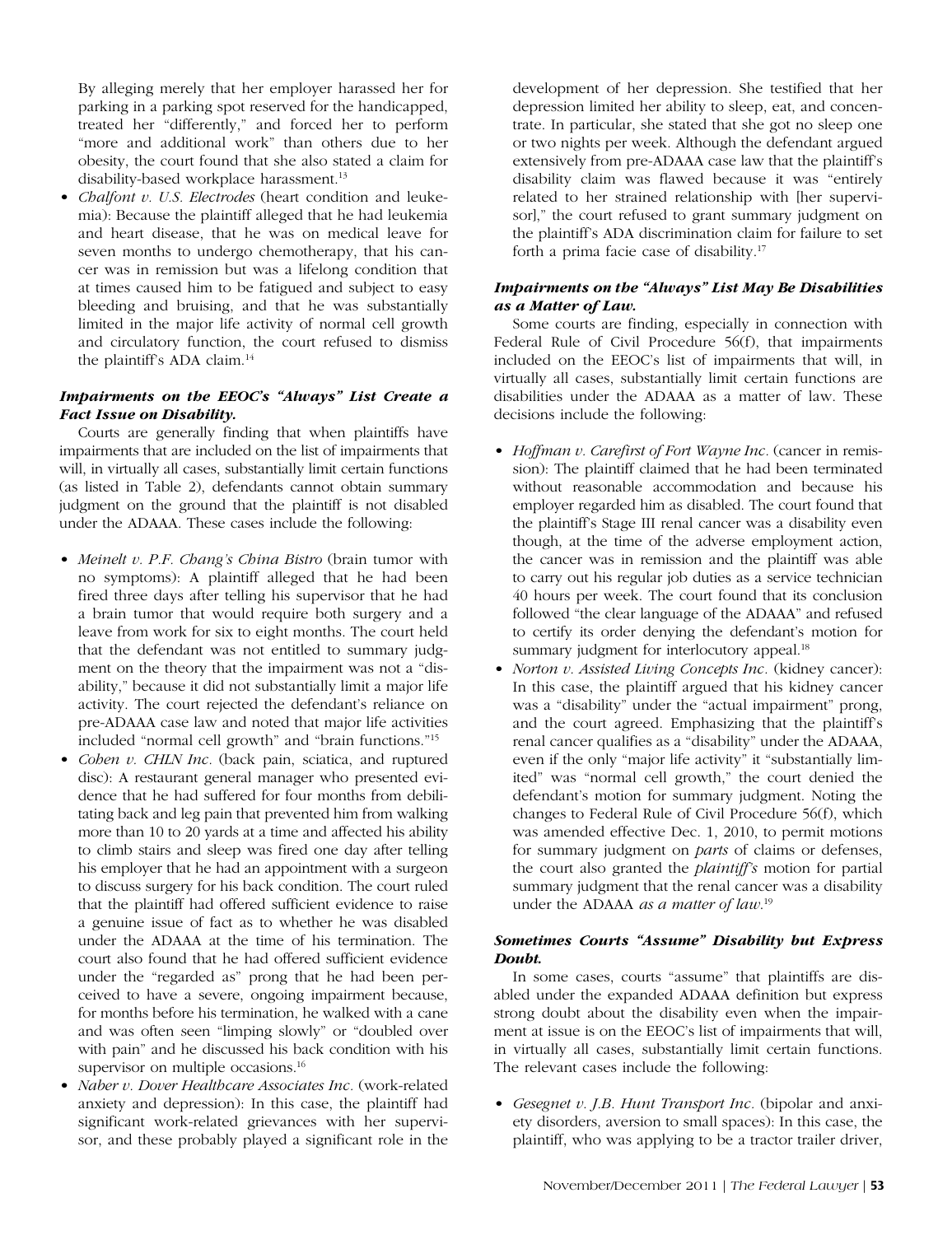was required to undergo screening for drugs. He and the other applicants were told that they could not leave the clinic area until they had given their urine sample for the drug test. Because the plaintiff allegedly suffered from bipolar and anxiety disorders, the plaintiff told the defendant that he had difficulty with confined spaces. Nevertheless, the defendant's employee requested that he remain in the small, L-shaped waiting room. The plaintiff apparently managed to stay in the waiting room for two or three hours, but when someone closed the blinds, he felt that the room had "slammed shut" and he hurriedly left the room, took anxiety medication, and called the employee in charge of the drug screening. That employee said that the plaintiff was considered to have refused the drug screening and, therefore, the defendant not only would not hire the plaintiff but also would publish the employee's drug screening failure in a report available to other major freighting companies. The plaintiff claimed that he had explained his medical condition but was told that nothing could be done. He filed suit, claiming that the defendant had discriminated against him in refusing to reasonably accommodate his disabilities. Citing deficient medical evidence, but not referring to the EEOC's proposed regulations classifying bipolar disorder as an impairment that would almost always constitute a disability, the court expressed "doubt" that the evidence was sufficient to show "an actual inability to perform a basic function of life." However, the court "assumed" that the plaintiff met the definition of disability before finding that the defendant was entitled to summary judgment, because the plaintiff did not propose a reasonable accommodation with "sufficient specificity" and did not supply enough information upon which the defendant could infer the link between his statements and his psychiatric diagnoses.<sup>20</sup>

*Bliss v. Morrow Enterprises Inc.* (badly broken arm): The plaintiff in this case had a badly broken arm resulting from a car accident and wore a brace throughout her term of employment with the defendant. For purposes of ruling on the motion for summary judgment, the court stated that it would "assume[]" that the plaintiff was disabled under the ADAAA "even though it ha[d] its doubts." The court did not offer any further explanation and none was required, because the court found that there was not a causal connection between her termination and her broken arm that would enable her to prevail on an ADA claim.<sup>21</sup>

#### *Some Courts Continue to Cite Pre-ADAAA Cases and Find that Plaintiffs Are Not Disabled as a Matter of Law.*

In some cases, and without much explanation, courts continue to rely on pre-ADAAA rulings to hold that plaintiffs are not disabled, even though it is likely that their impairments would be substantially limiting if analyzed under the terms of the statute and the EEOC's regulations.

*• Wurzel v. Whirlpool Corp.* (Prinzmetal angina): A plaintiff with Prinzmetal angina, which causes unpredictable coronary artery spasms, failed to make a prima facie claim under the ADAAA because his angina was intermittent. Without citing the ADAAA's provision including episodic impairments within the definition of "impairment" and without consulting the EEOC's proposed regulations, the court found that, based on the ruling handed down in *Toyota Motor Manufacturing, Kentucky Inc. v. Williams*, "[t]he princip[le] that intermittent impairments, such as those resulting from plaintiff's sporadic angina spasms, are not deemed disabling remains good law."22

- *• Noriega-Quijano v. Potter* (arched feet, plantar fascitis, and chronic lower back pain): In this case, the plaintiff had two service-related disabilities (highly arched feet with plantar fascitis and chronic lower back pain), and the Department of Veterans Affairs had assigned the plaintiff a disability rating of 60 percent. Doctors had limited the plaintiff to an eight-hour workday and 40-hour workweek and had restricted him from running, jumping, marching, lifting, and prolonged standing. The court found that the plaintiff did not qualify as disabled "even under the newly broadened standards set forth in the ADAAA," because the restrictions did not rise to the level of a substantial limitation on a major life activity, "even when those terms are broadly construed."23
- *• Griffin v. Prince William Health System* (unspecified permanent condition resulting in 25-pound lifting restriction): This case involved a nurse's aide who was restricted from lifting more than 25 pounds. The court found as a matter of law that she was not disabled under the ADAAA, citing no post-ADAAA cases or regulations but quoting a pre-ADAAA decision that held that "a twenty-five pound lifting restriction ... does not constitute a significant restriction on one's ability to lift, work or perform any other major life activity."<sup>24</sup>
- *• Rumbin v. Association of American Medical Colleges* (convergence insufficiency that causes difficulty seeing and reading): The plaintiff in this case, a college graduate who had studied at Harvard University and the University of Chicago, sought MCAT testing accommodations from 2001 to 2009. Claiming that he had suffered from "convergence insufficiency," a condition resulting in difficulty focusing on close-in objects and causing headaches, fatigue, eye strain, and double vision, he requested the following accommodations: (1) three days to take the test, which lasted five hours and 20 minutes and (2) submission of his practice test results to medical schools. Although the court noted that the ADAAA applied to defendant's denial of accommodations after Jan. 1, 2009, the court exclusively cited pre-ADAAA case law when holding, after a bench trial, that the plaintiff had failed to prove that he was substantially limited in his ability to see, learn, and read vis-à-vis the general population.25

# *Some Cases Involve Interactions Between the ADAAA and the FMLA.*

There are a few cases showing that the amendments to the ADA will have an impact on the Family Medical Leave Act and accommodations that employers may need to provide to employees who return from FMLA leave. For example, in one case, the court explained that the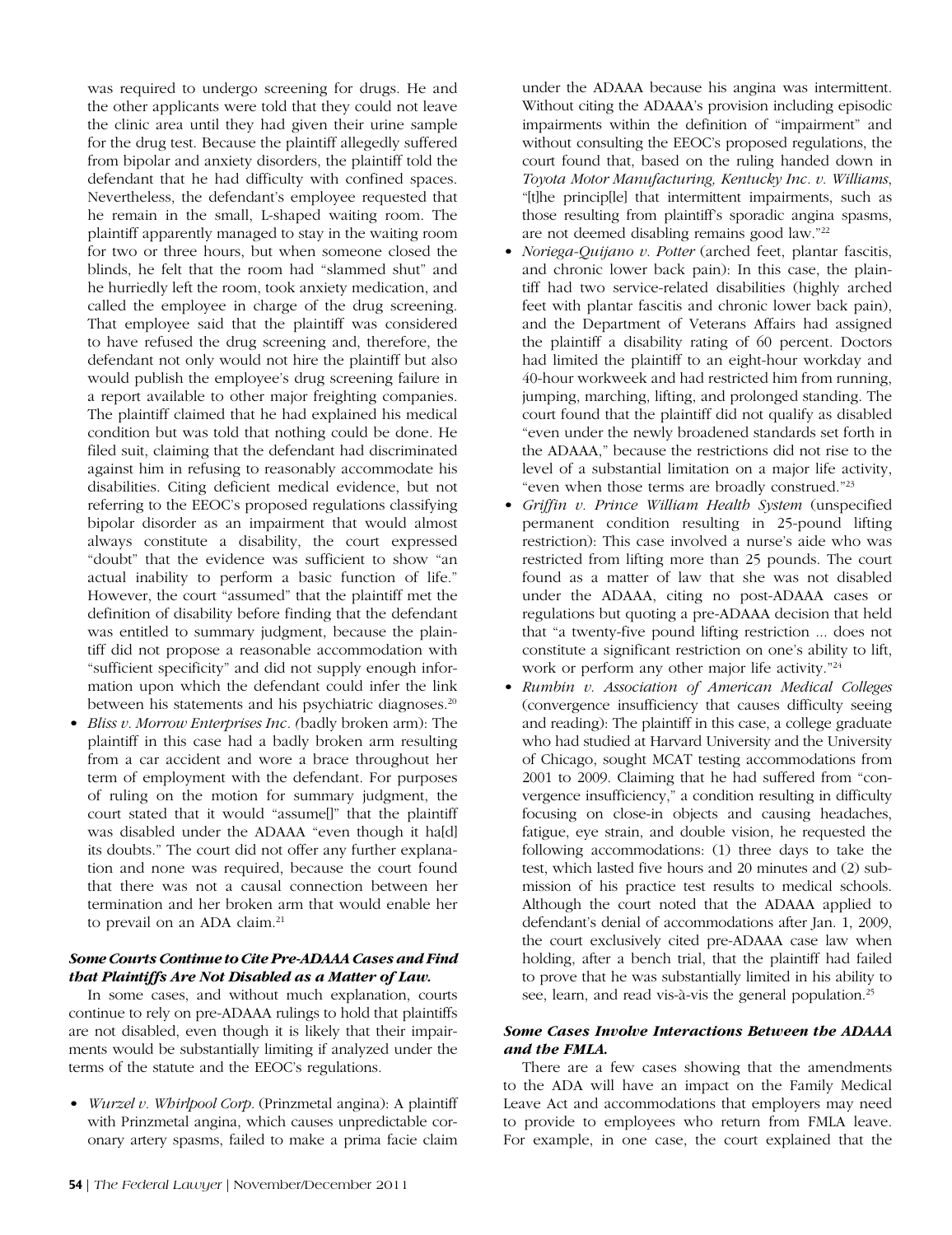ADAAA's expanded definition of "disability" governs whether an employee is entitled to FMLA leave in order to care for an adult child with a disability.

*• Patton v. Ecardio Diagnostics LLC*: In this case, the plaintiff, a staff accountant, took approximately one week off from work when her daughter was seriously injured in a car accident in which the driver was killed. The plaintiff's daughter had two broken femurs, a small hole in her lung, and a small hole in her bladder. During the plaintiff's weeklong leave from work, the defendant hired someone to work at the company as the plaintiff's replacement and conducted training for a new accounting software program. Upon the plaintiff's return to work, she requested that she be allowed to train herself on the new software program. Her request was denied and, approximately two weeks later, she was fired. In a motion for summary judgment, the defendant argued that the plaintiff did not qualify for FMLA leave, because her daughter was 18 years old and did not suffer from a physical disability that rendered her unable to care for herself. Specifically, the defendant argued that the plaintiff's daughter's broken femurs did not substantially limit the daughter's major life activity of walking, because she was unable to walk for only a few months. Because for FMLA purposes, a physical disability is a physical impairment "that substantially limits one or more of the major life activities of an individual" *as these terms are defined by the ADAAA*, the court found that the plaintiff had raised a genuine issue of material fact regarding whether her daughter's condition during her one-week leave satisfied the ADAAA's definition of "physical disability" for purposes of the plaintiff's FMLA claim.26

In another case, the court explained that, although an employer did not need to accommodate an employee returning from FMLA leave under the FMLA, the employer may be required to make a reasonable accommodation under the Americans With Disabilities Act.

*• Fleck v. Wilmac Corporation*: In this case, the plaintiff, who suffered from a chronic ankle condition, took FMLA leave from work in order to undergo surgery on her ankle. The plaintiff claimed that, when she returned from leave, she submitted a note from her doctor indicating that she was able to return to work at a schedule of four hours per day and the number of hours could be gradually increased over a six-week period. When the defendant told her that she was terminated because she could not work eight hours per day, the plaintiff allegedly submitted an alternative order from her doctor stating that she could work an eight-hour day if she had a break every hour. The plaintiff claimed that the defendant had refused to discuss any alternative work schedules. In response to plaintiff's claim that she had been discriminated against on the basis of disability because the defendant had failed to make reasonable accommodation, the defendant argued on summary judgment that the plaintiff's inability to return to full-time employment after surgery during FMLA leave rendered her unqualified for ADA protection. The court rejected this position and held that, although the FMLA does not require an employer to provide a reasonable accommodation to an employee to facilitate her return to the same or equivalent position at the conclusion of her medical leave, the employee may, nevertheless, be able to state a valid claim for accommodation under the ADAAA because the term "reasonable accommodation" may include "part-time or modified work schedules." Because the plaintiff had raised fact issues both as to whether she was "disabled" under the ADAAA as well as whether her requested accommodations were reasonable, the court refused to grant summary judgment on the plaintiff's ADA claim.<sup>27</sup>

#### **Implications for Practice**

Since the Americans With Disabilities Act was first passed in 1990, much of ADA jurisprudence has centered on the question of whether a plaintiff was "disabled" for purposes of the statute. All indications are that those days are over and impairments ranging from depression to cancer in remission may now be disabilities virtually per se. Moving forward, there is little doubt that cases will start to turn on the defendant's conduct rather than on the plaintiff's health. With the amendment to Federal Rule of Civil Procedure 56(f), which now permits plaintiffs to move for partial summary judgment on parts of claims, plaintiffs' attorneys are likely to begin filing motions for partial summary judgment on the issue of disability so as to streamline the issues for trial and eliminate the need for expensive expert testimony. The changes to the ADA will also have an impact any other areas of law (such as the Family Medical Leave Act) as well as state versions of the ADA that depend on the new definition of disability included in the ADA Amendments Act. **TFL**

*Jana Terry has a litigation practice in Greenberg Traurig's Austin, Texas, office, where she focuses on bankruptcy, employment law, and general litigation. She has litigated cases before state courts; federal district, bankruptcy, and appellate courts; and the American Arbitration Association. Terry also has significant experience in litigation management, having managed a nationwide litigation* 



*and bankruptcy docket for a global health care company for three years. A former clerk for U.S. District Judge John D. Rainey in the Southern District of Texas, Terry graduated with honors from the University of Chicago Law School. Copyright © 2011 Jana K. Terry. All rights reserved.*

#### **Endnotes**

1 42 U.S.C.A. § 12102(1)(A)–(C) (citations omitted) (emphases added to reflect key terms).

2 *See Toyota Motor Manufacturing, Kentucky Inc. v. Williams*, 534 U.S. 184, 197–98 (2002); *Sutton v. United Air Lines Inc.*, 527 U.S. 471, 482–83 (1999).